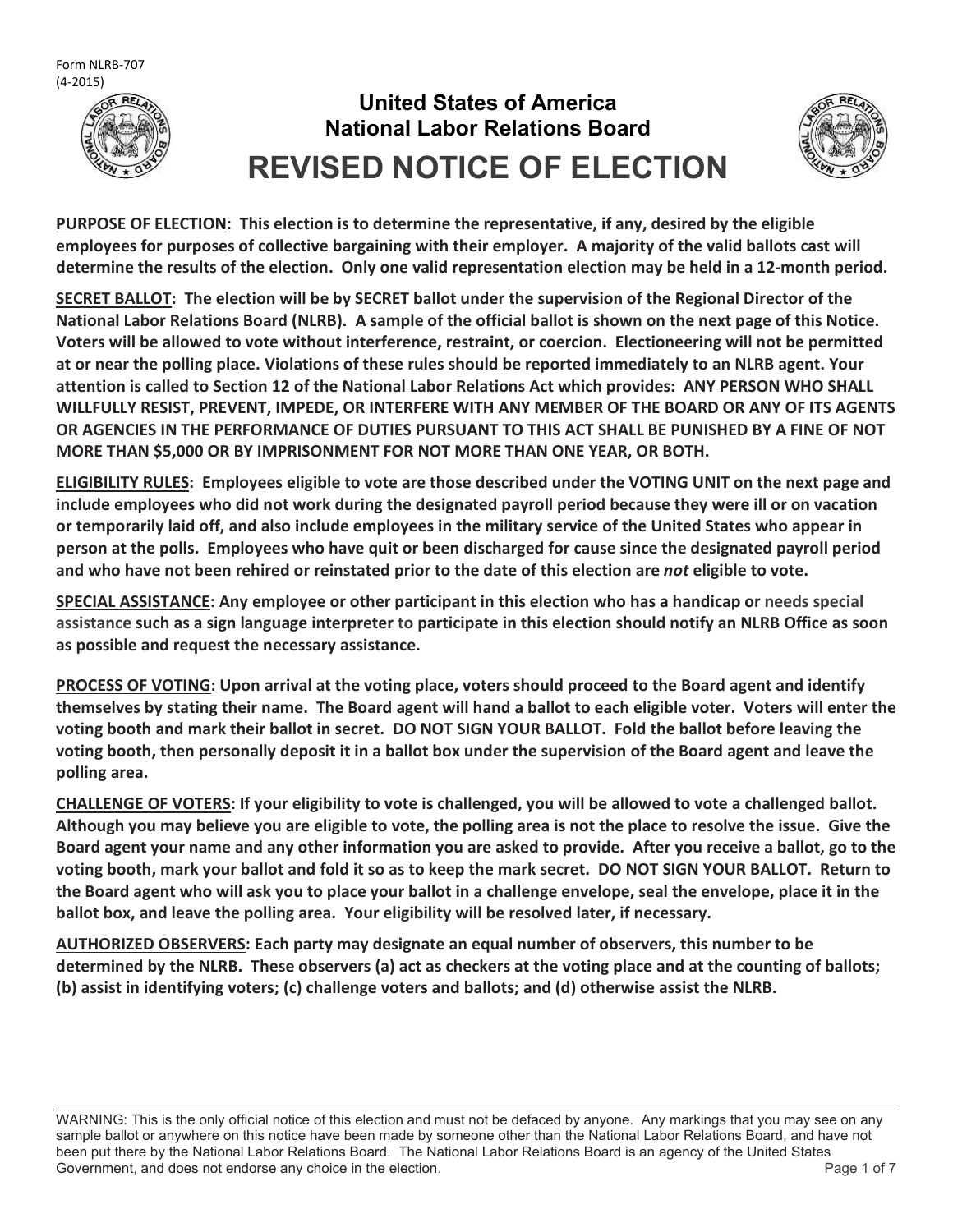Form NLRB-707 (4-2015)



# **United States of America National Labor Relations Board REVISED NOTICE OF ELECTION**



### **VOTING UNIT**

### **EMPLOYEES ELIGIBLE TO VOTE:**

**Those eligible to vote are: Graduate students enrolled in Massachusetts Institute of Technology (MIT) degree programs who are employed to provide instructional or research services, including research assistants, teaching assistants, and instructor G's who were employed by the Employer during the payroll period ending February 15, 2022.**

### **EMPLOYEES NOT ELIGIBLE TO VOTE:**

**Those not eligible to vote are: Undergraduate students; graduate student resident advisors; graduate fellows who are not also employed as either research assistants or teaching assistants; hourly graders who are not also employed as either research assistants or teaching assistants; graduate students not seeking MIT degrees, including visiting students; office clericals, managers, guards, and supervisors as defined in the Act.**

**Others Permitted to Vote: The parties agree that certain research assistants in the Linguistics and Political Science departments; hourly employees who are not graders and who may provide instructional or research services; and graduate students conducting research at the Woods Hole Oceanographic Institute (WHOI) who are either supervised or paid by MIT (but not both), may vote in the election, but their ballots will be challenged since their eligibility has not been resolved. No decision has been made regarding whether the individuals in these classifications or groups are included in, or excluded from, the bargaining unit. The eligibility or inclusion of these individuals will be resolved, if necessary, following the election.**

WARNING: This is the only official notice of this election and must not be defaced by anyone. Any markings that you may see on any sample ballot or anywhere on this notice have been made by someone other than the National Labor Relations Board, and have not been put there by the National Labor Relations Board. The National Labor Relations Board is an agency of the United States Government, and does not endorse any choice in the election.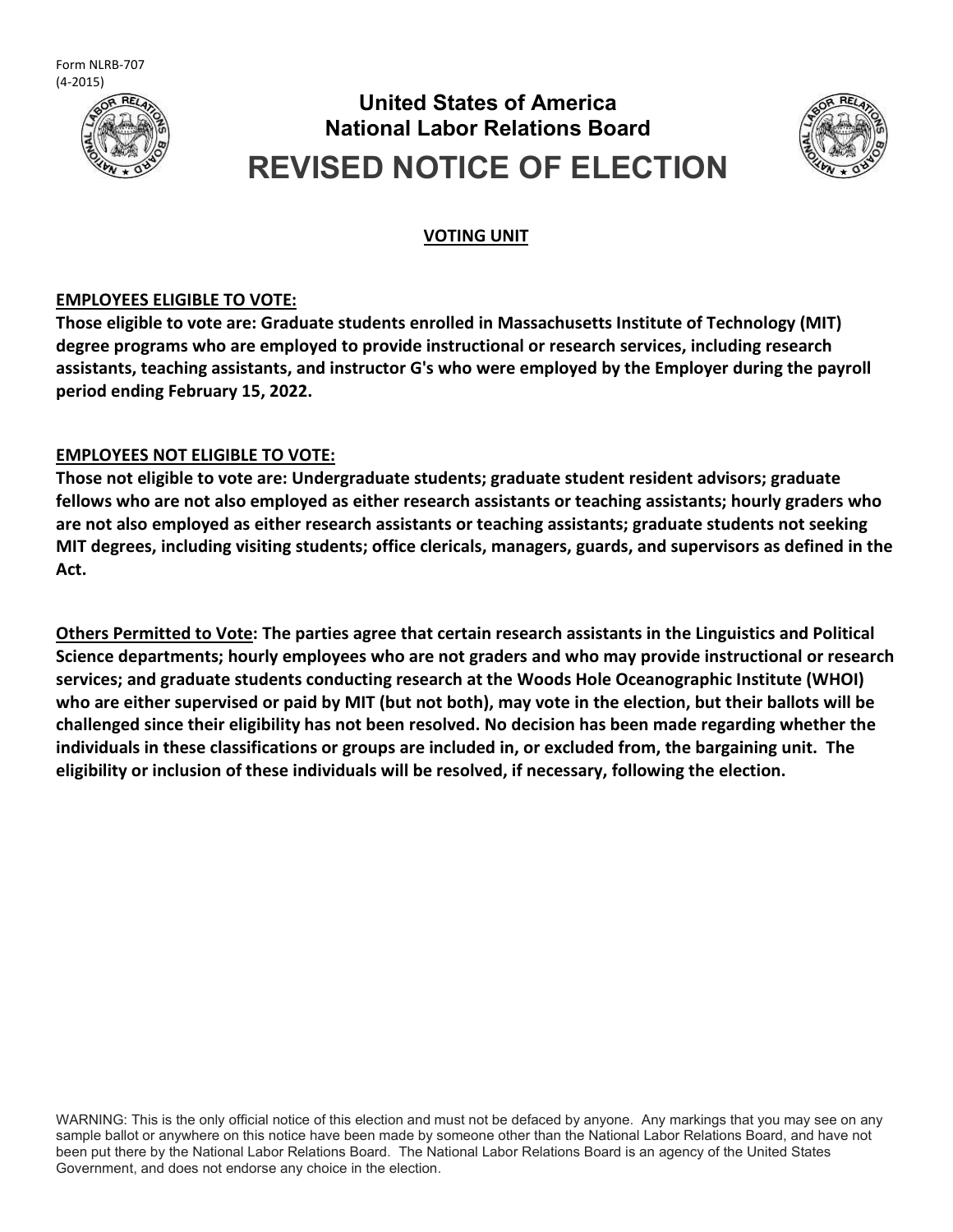

# **United States of America National Labor Relations Board REVISED NOTICE OF ELECTION**



## **DATES, TIMES AND PLACES OF ELECTION**

## **Date: Monday, April 4, 2022**

**Place:**Walker Building, 142 Memorial Drive, Cambridge, MA

**Hours:** 9:00 a.m. to 1:00 p.m. and

2:30 p.m. to 3:30 p.m. and

5:30 p.m. to 8:30 p.m.

## **Date: Tuesday, April 5, 2022**

**Place:**Walker Building, 142 Memorial Drive, Cambridge, MA

**Hours:** 9:00 a.m. to 1:00 p.m. and

2:30 p.m. to 3:30 p.m. and

5:30 p.m. to 8:30 p.m.

## **EMPLOYEES ARE FREE TO VOTE AT ANY TIME THE POLLS ARE OPEN.**

## **The Ballots will be comingled and counted on Wednesday, April 6, 2022 starting at 10:00 a.m. in the Kresge Auditorium W16, 48 Massachusetts Avenue, Cambridge, MA.**

WARNING: This is the only official notice of this election and must not be defaced by anyone. Any markings that you may see on any sample ballot or anywhere on this notice have been made by someone other than the National Labor Relations Board, and have not been put there by the National Labor Relations Board. The National Labor Relations Board is an agency of the United States Government, and does not endorse any choice in the election.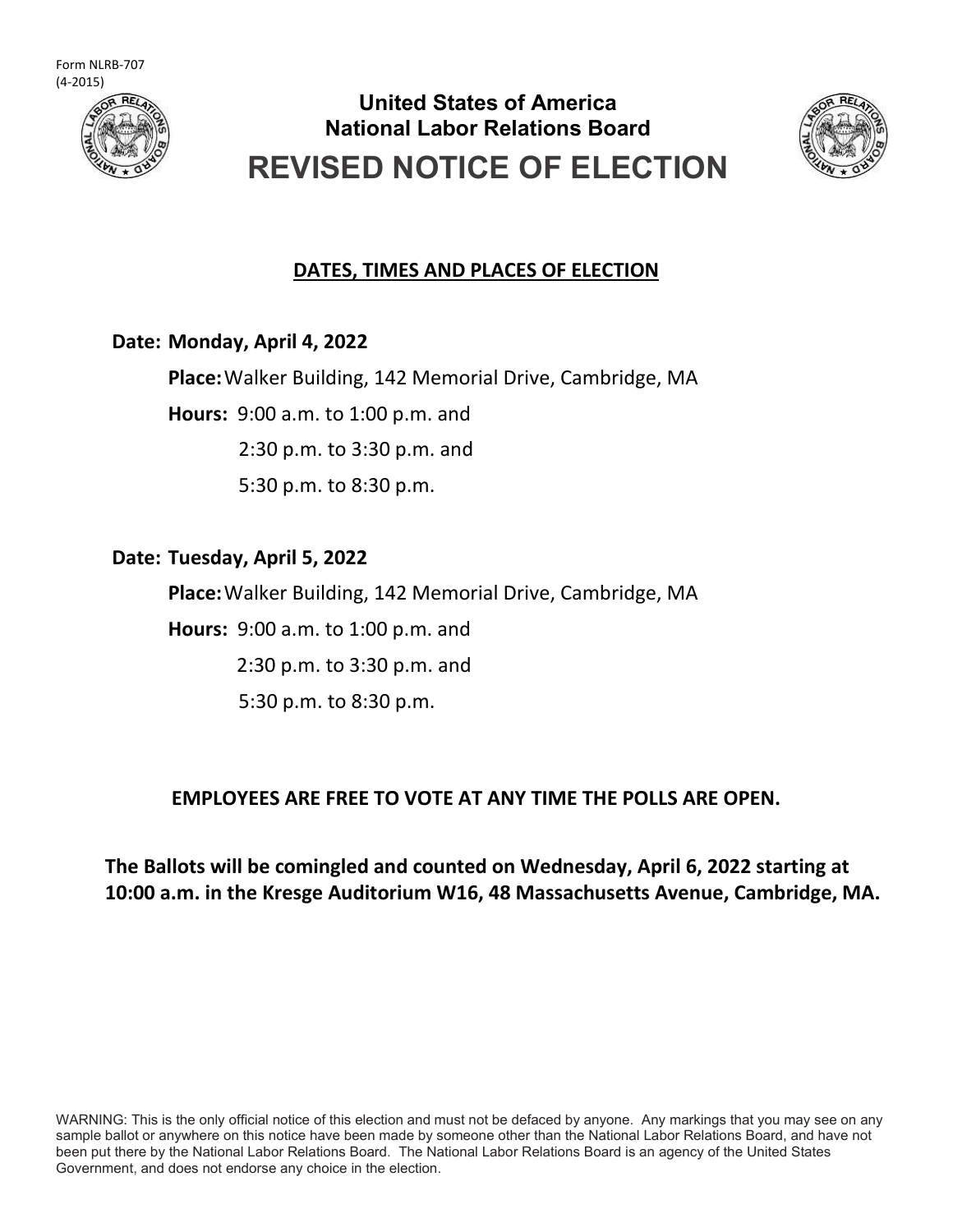

# **United States of America National Labor Relations Board**



# **REVISED NOTICE OF ELECTION**



WARNING: This is the only official notice of this election and must not be defaced by anyone. Any markings that you may see on any sample ballot or anywhere on this notice have been made by someone other than the National Labor Relations Board, and have not been put there by the National Labor Relations Board. The National Labor Relations Board is an agency of the United States Government, and does not endorse any choice in the election.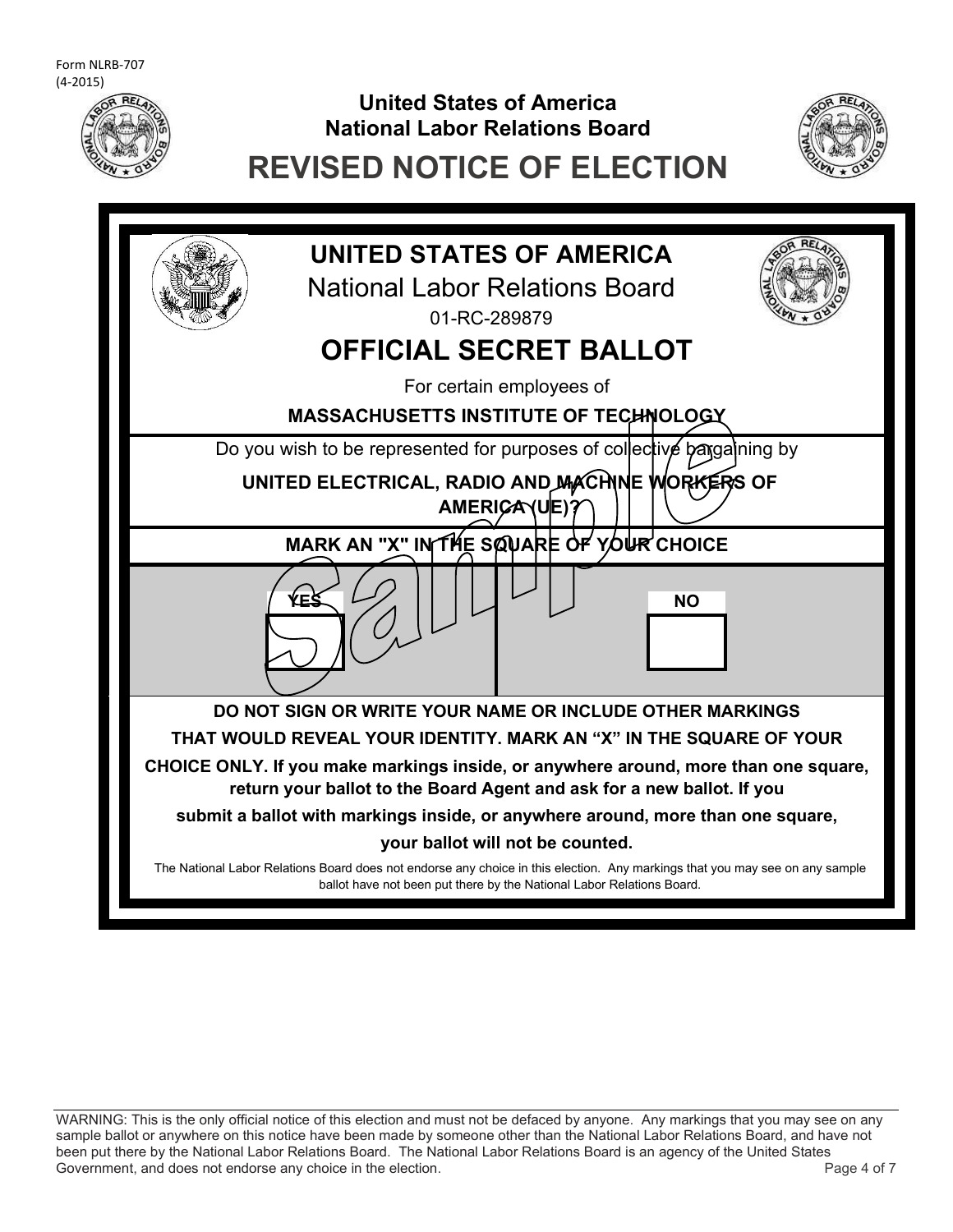

# **United States of America National Labor Relations Board REVISED NOTICE OF ELECTION**



### RIGHTS OF EMPLOYEES - FEDERAL LAW GIVES YOU THE RIGHT TO:

- **Form, join, or assist a union**
- **Choose representatives to bargain with your employer on your behalf**
- **Act together with other employees for your benefit and protection**
- **Choose not to engage in any of these protected activities**
- **In a State where such agreements are permitted, the Union and Employer may enter into a lawful unionsecurity agreement requiring employees to pay periodic dues and initiation fees. Nonmembers who inform the Union that they object to the use of their payments for nonrepresentational purposes may be required to pay only their share of the Union's costs of representational activities (such as collective bargaining, contract administration, and grievance adjustment)***.*

### It is the responsibility of the National Labor Relations Board to protect employees in the exercise of these rights.

**The Board wants all eligible voters to be fully informed about their rights under Federal law and wants both Employers and Unions to know what is expected of them when it holds an election.**

**If agents of either Unions or Employers interfere with your right to a free, fair, and honest election the election can be set aside by the Board. When appropriate, the Board provides other remedies, such as reinstatement for employees fired for exercising their rights, including backpay from the party responsible for their discharge.**

### The following are examples of conduct that interfere with the rights of employees and may result in setting aside of the election:

- **Threatening loss of jobs or benefits by an Employer or a Union**
- **Promising or granting promotions, pay raises, or other benefits, to influence an employee's vote by a party capable of carrying out such promises**
- **An Employer firing employees to discourage or encourage union activity or a Union causing them to be fired to encourage union activity**
- **Making campaign speeches to assembled groups of employees on company time, where attendance is mandatory, within the 24-hour period before the polls for the election first open or the mail ballots are dispatched in a mail ballot election**
- **Incitement by either an Employer or a Union of racial or religious prejudice by inflammatory appeals**
- **Threatening physical force or violence to employees by a Union or an Employer to influence their votes**

### The National Labor Relations Board protects your right to a free choice.

**Improper conduct will not be permitted. All parties are expected to cooperate fully with this Agency in maintaining basic principles of a fair election as required by law.**

**Anyone with a question about the election may contact the NLRB Office at (617)565-6700 or visit the NLRB website [www.nlrb.gov](http://www.nlrb.gov/) for assistance.**

WARNING: This is the only official notice of this election and must not be defaced by anyone. Any markings that you may see on any sample ballot or anywhere on this notice have been made by someone other than the National Labor Relations Board, and have not been put there by the National Labor Relations Board. The National Labor Relations Board is an agency of the United States Government, and does not endorse any choice in the election. The endorse and the state of 7 and 7 and 7 and 7 and 7 and 7 and 7 and 7 and 7 and 7 and 7 and 7 and 7 and 7 and 7 and 7 and 7 and 7 and 7 and 7 and 7 and 7 and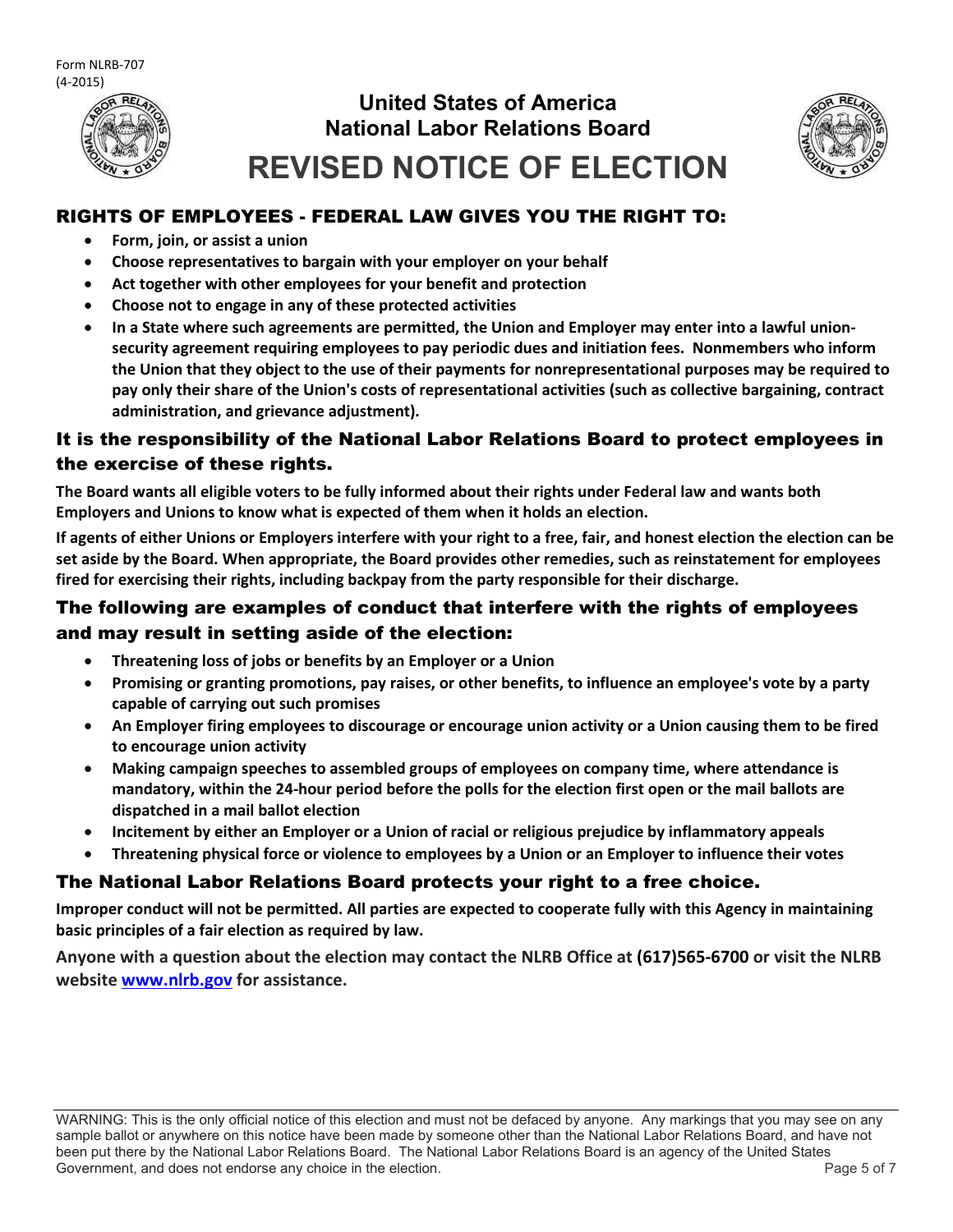### UNITED STATES OF AMERICA NATIONAL LABOR RELATIONS BOARD **INSTRUCTIONS TO ELECTION OBSERVERS**

The role of observers in an NLRB election is an important one. You are here to see that the election is conducted in a fair and impartial manner, so that each eligible voter has a fair and equal opportunity to express him or herself freely and in secret. As official representatives of the parties in this election, you should undertake your role with a fair and open mind. Conduct yourself so that no one can find fault with your actions during the election. The NLRB appreciates your assistance in this democratic process.

### **PRINCIPAL FUNCTIONS**

- Monitor the election process.
- Help identify voters.
- Challenge voters and ballots.
- Assist Board Agent in the conduct of election.

### **DUTIES**

- BE ON TIME: Observers should report one-half hour before the polls open.
- Identify voters.
- Check off the name of the person seeking to vote. One check before the voter's name is made by

one party's observer. One check after the name is made by the other party's observer.

- See that only one voter occupies a booth at any one time.
- See that each voter deposits the ballot in the ballot box.
- See that each voter leaves the voting area immediately after depositing the ballot.
- Report any conflict regarding an individual's right to vote to the Board Agent at your table before the individual votes.
- Challenge of Voters: An observer has the right to challenge a voter for cause. A Board Agent may also question the eligibility of a voter. Any challenge must be made before the voter's ballot has been placed in the ballot box.
- Report any unusual activity to the Board Agent as soon as you notice it.
- Wear your observer badge at all times during the election.
- Remain in the voting place until all ballots are counted in order to check on the fairness of the count. If the ballots are not counted immediately after the polls close, you will be informed as to when and where the ballots will be counted.

#### **DO NOT**

- Keep any list of individuals who have or have not voted.
- Talk to any voter waiting in line to vote, except as instructed by the Board Agent. (Greeting voters as they approach to vote is acceptable.)
- Give any help to any voter. Only a Board Agent can assist the voter.